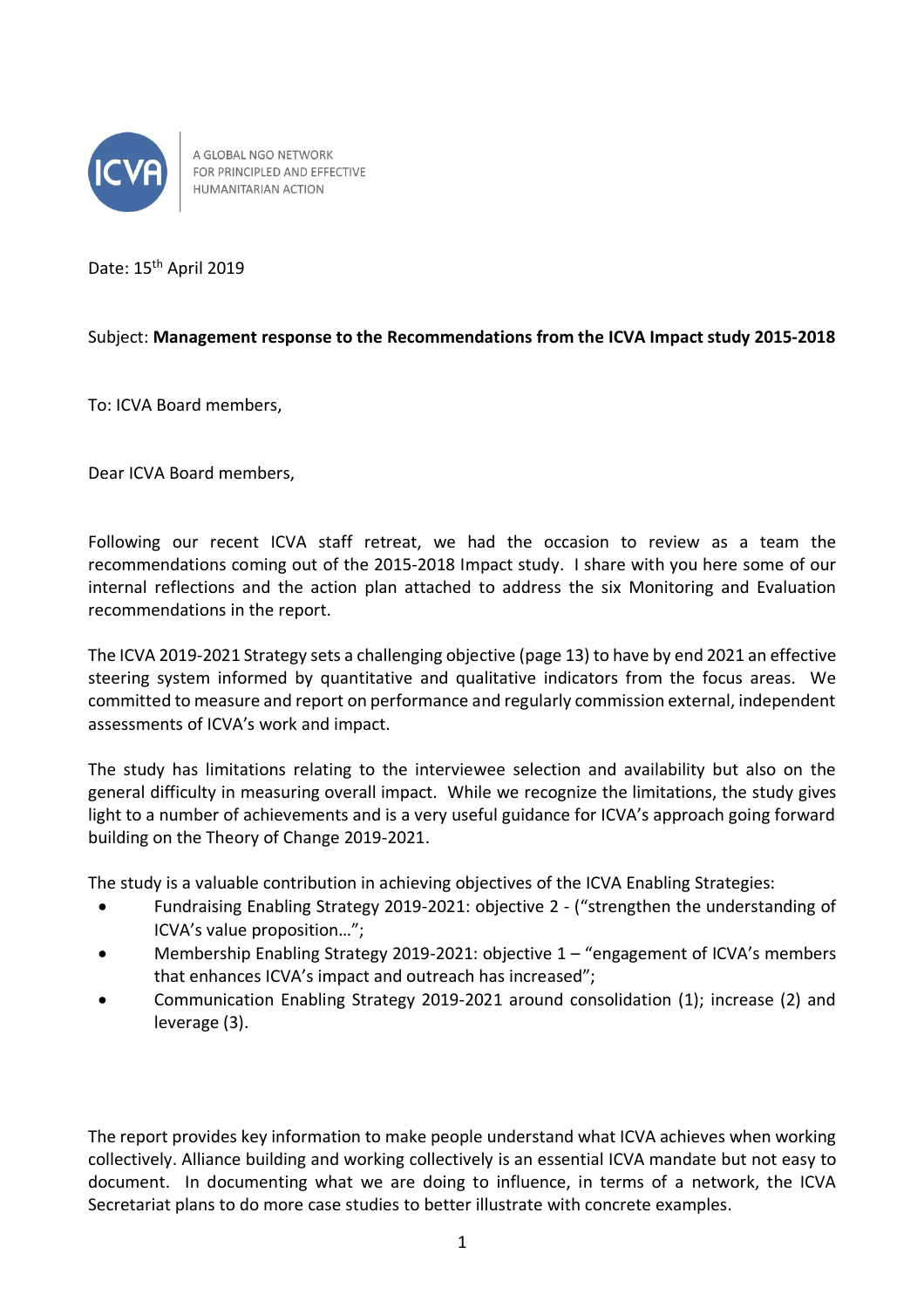The plan of work indicates sequenced range of surveys to avoid survey fatigue. It also looks into how to collect information for impact study in other ways. We will do away with annual impact study as recommended in the report and focus on doing them every 3 years, to allow to measure long-term objectives, related to how ICVA has Influenced policy /actors etc… which needs to be done longterm.

The report was presented at Board meeting on 25<sup>th</sup> March 2019, at the ICVA Annual Conference on 26<sup>th</sup> March and disseminated through the ICVA Bulletin. Focussed and personalised messages are being sent to different stakeholders including a 2-pager of the main points of the report as well as a visual with some of the data (as from mid-May).

I recommend the study be used by board members to contribute to board decision 22 May 2018 for "Board Members to increase visibility of ICVA Vision and Values among membership and promote board interaction and tools". To this effect, you may find the 7 case studies a good support.

Yours sincerely,

Ignacio Packer Executive Director

**International Council of Voluntary Agencies (ICVA)** Avenue Giuseppe-Motta 26-28, Geneva, 1202, Switzerland www.icvanetwork.org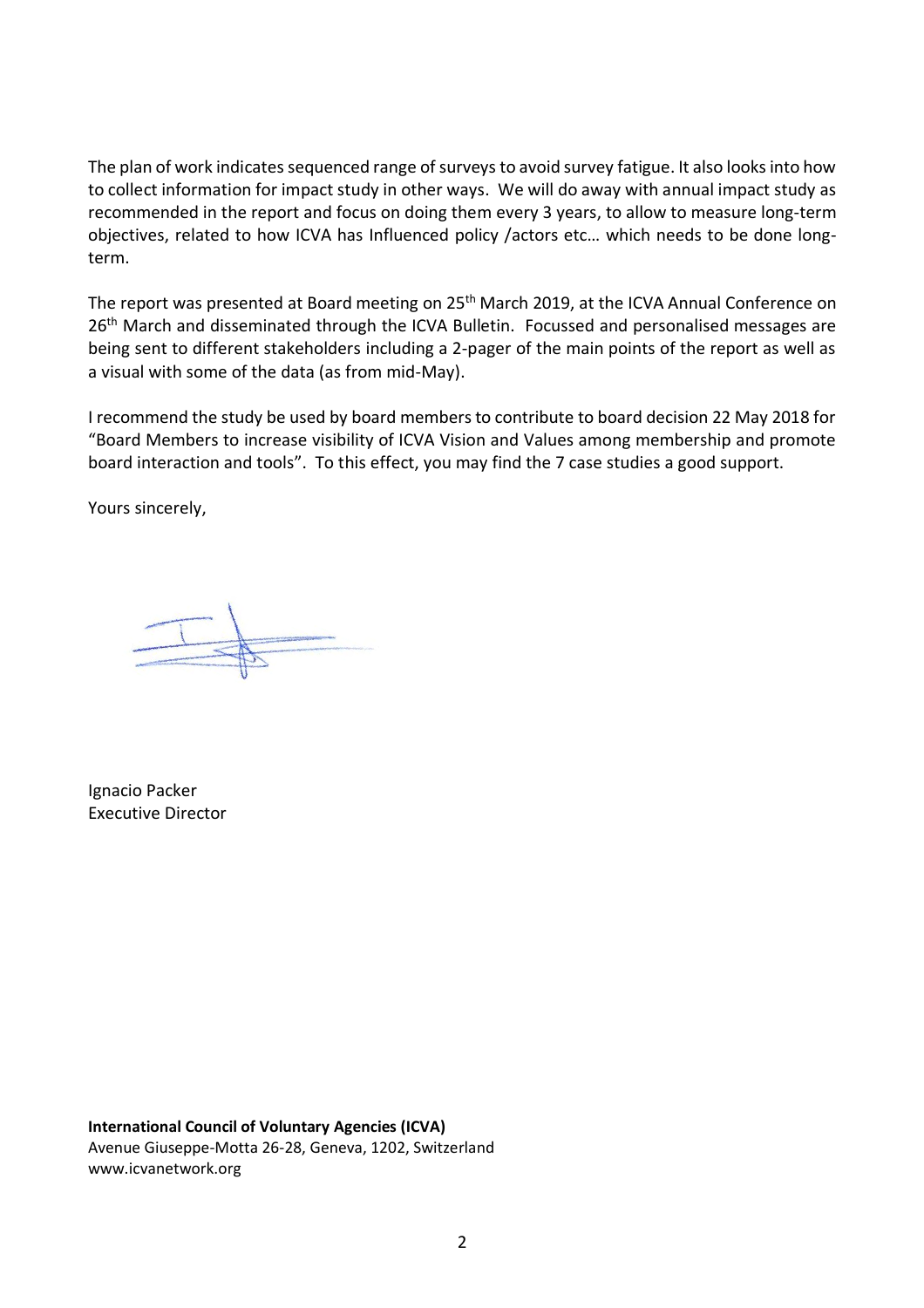|                | <b>Response to the Recommendations from</b>                                                                                                                                                                                                                                                                                                                                                                                                                                                                                                                                                                                                                                                                                                                                                                                                                        |                                                                                                                                                                                                                       |                                                   |  |  |
|----------------|--------------------------------------------------------------------------------------------------------------------------------------------------------------------------------------------------------------------------------------------------------------------------------------------------------------------------------------------------------------------------------------------------------------------------------------------------------------------------------------------------------------------------------------------------------------------------------------------------------------------------------------------------------------------------------------------------------------------------------------------------------------------------------------------------------------------------------------------------------------------|-----------------------------------------------------------------------------------------------------------------------------------------------------------------------------------------------------------------------|---------------------------------------------------|--|--|
|                | the ICVA Secretariat - Recommendations                                                                                                                                                                                                                                                                                                                                                                                                                                                                                                                                                                                                                                                                                                                                                                                                                             |                                                                                                                                                                                                                       |                                                   |  |  |
|                | from the 2015-2018 Impact Study                                                                                                                                                                                                                                                                                                                                                                                                                                                                                                                                                                                                                                                                                                                                                                                                                                    |                                                                                                                                                                                                                       |                                                   |  |  |
|                | <b>RECOMMENDATION</b>                                                                                                                                                                                                                                                                                                                                                                                                                                                                                                                                                                                                                                                                                                                                                                                                                                              | <b>ACTIONS TO BE TAKEN</b>                                                                                                                                                                                            | <b>TIMEFRAME</b>                                  |  |  |
| 1              | <b>Theory of Change:</b>                                                                                                                                                                                                                                                                                                                                                                                                                                                                                                                                                                                                                                                                                                                                                                                                                                           |                                                                                                                                                                                                                       |                                                   |  |  |
|                | The absence of an agreed upon theory of<br>change (TOC) has been highlighted in previous<br>evaluations. ICVA has recently developed a<br>TOC for the new strategy which is a positive<br>step. As it is still early in the new strategy it is<br>recommended to revisit this, using the findings<br>from this review.<br>An effective TOC can serve as a reference to<br>decide priorities, design action, and determine<br>investments of energy. One way to test the<br>new TOC is by retroactively looking at the<br>2015-2018 activities/outcomes/impacts asking<br>whether the models provide clarity on the<br>inputs, processes, outputs, outcomes and<br>impacts. A good TOC will usually include<br>various loops and cross connections rather<br>than being completely linear and consider the<br>role of other network organisations in the<br>system. | (a) Draft a one pager<br>narrative available for<br>each Theory of Change (for<br>each focus) for better<br>collective understanding.<br>(b) Consolidate and build on<br>existing Theory of Change<br>$(2019 - 2021)$ | By end of<br><b>July 2019</b><br>On-going         |  |  |
| $\overline{2}$ | Reduce the frequency of evaluations:<br>Undertaking organisation-wide evaluations<br>every year risks overburdening ICVA<br>management and staff. Annual evaluations can<br>probably be replaced with annual objectives<br>planning & monitoring of workplans for                                                                                                                                                                                                                                                                                                                                                                                                                                                                                                                                                                                                  | (a) Improve the existing yearly<br>planning and monitoring<br>system with a special focus<br>on the interdependence of<br>the workplans.                                                                              | Improved<br>monitoring<br>for 2nd<br>quarter 2019 |  |  |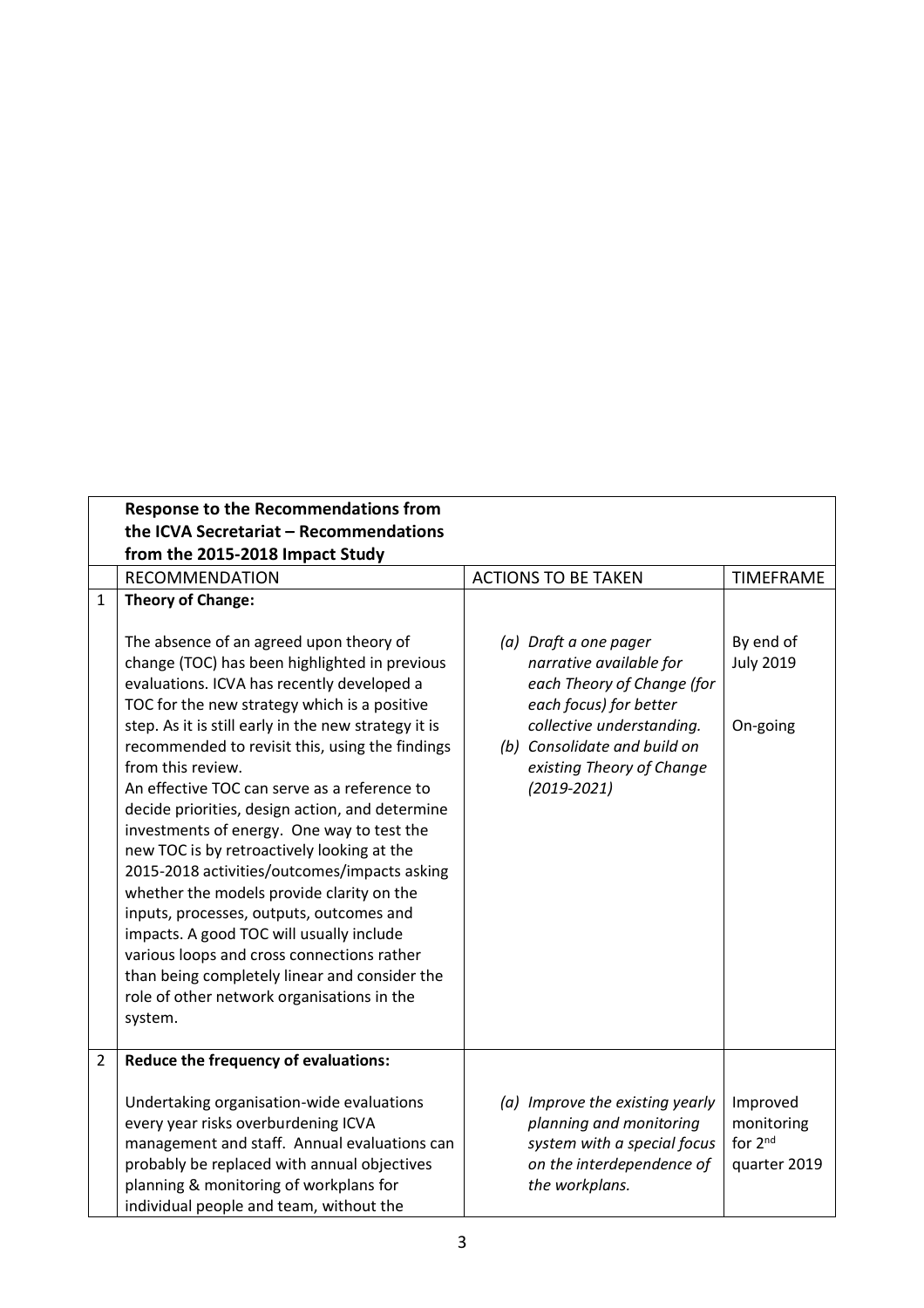|   | involvement of external evaluators. The<br>organisation-wide evaluation should ideally be<br>done only once per strategic plan and should<br>be timed so that it informs the next strategic<br>planning process. For additional evaluation<br>needs, ICVA can pursue program- or project-<br>level evaluations, which are more targeted and<br>will require fewer resources.                                                                                                                                                                                                                                                                                                                                                                                                                                      | Improved<br>(b) Regional presence - could<br>planning and<br>be a useful exercise to<br>monitoring<br>carry our study pieces, on<br>for 2020<br>how to reflect better<br>ICVA's reach to members<br>in the regions.<br>(c) Mandate the next ICVA<br>End 2021/<br>impact study as part of the<br>early 2022<br>end of the current strategy<br>review.                                                                               |
|---|-------------------------------------------------------------------------------------------------------------------------------------------------------------------------------------------------------------------------------------------------------------------------------------------------------------------------------------------------------------------------------------------------------------------------------------------------------------------------------------------------------------------------------------------------------------------------------------------------------------------------------------------------------------------------------------------------------------------------------------------------------------------------------------------------------------------|------------------------------------------------------------------------------------------------------------------------------------------------------------------------------------------------------------------------------------------------------------------------------------------------------------------------------------------------------------------------------------------------------------------------------------|
| 3 | Data collection for log frame Indicators:<br>In this study, there were several indicators<br>which were not feasible to determine. To<br>avoid this going forward, ICVA will need to map<br>the information sources and data collection<br>methods for each of the indicators in the log<br>frame and take steps to ensure that the data is<br>being collected periodically. It is also<br>recommended to reduce the total number of<br>indicators, focusing on at most two indicators<br>per strategic component or pillar. If the<br>approach of this review is adopted, there is no<br>reason why ICVA could not keep track of its<br>initiatives, outcomes and impacts without<br>external help and then feed this into its annual<br>planning cycle.                                                         | May 2019<br>(a) Improve internal<br>coordination with Grant<br>onwards<br>funding proposals with<br>own log frames vs<br>individual workplans.<br>(b) Increase staff capacity to<br>Ongoing<br>use the Civicrm<br>(c) Map sources of<br>information to ensure<br>May-July<br>periodic data collection.<br>2019<br>(d) Decentralise data<br>End of July<br>management with overall<br>view of data accuracy.<br>2019                |
| 4 | <b>Appoint M&amp;E Lead:</b><br>Responsibility for M&E is currently distributed<br>to various roles across the ICVA Secretariat.<br>There is no single person responsible for<br>ensuring that data needed for the log frame<br>indicators is identified in advance and collected<br>appropriately. There does not seem to be a<br>strong culture for evaluations in ICVA, which<br>may be in part due to the challenge of<br>attribution in influencing policy. In addition,<br>the indicators of the log frame are mostly<br>shared in common across ICVA's projects which<br>means there isn't a lot of individual ownership<br>over specific indicators either. Sandstone's<br>recommendation is to nominate a M&E lead<br>who is responsible for planning and<br>coordinating M&E data collection processes. | (a) Director of Programmes is<br>April 2019<br>appointed to lead the<br>M&E processes. M&E Lead<br>- The Monitoring and<br>Evaluation Lead will give<br>guidance and support the<br>team and have scope for<br>developing and executing<br>M&E, learning and<br>knowledge management<br>systems and approaches.<br>(a) Indicators will be reviewed -<br>once a year. Tracing<br>End of each<br>indicators will be used to<br>year. |